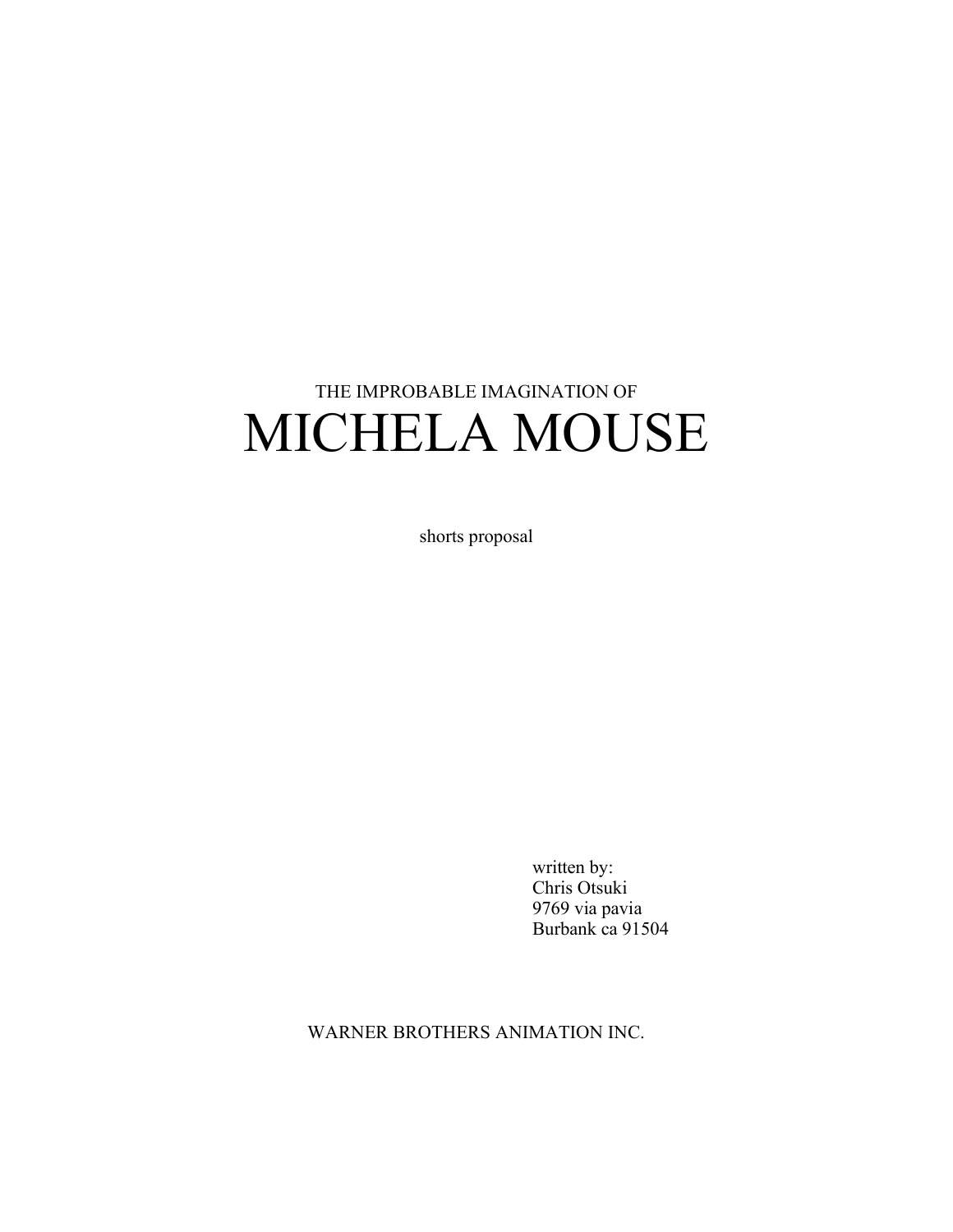## THE IMPROBABLE IMAGINATION OF MICHELA MOUSE

MICHELA MOUSE is a sweet hearted, dreamy-eyed little mouse. She's twelve years old, in mouse years, on the verge of growing up, but not quite there yet. Michela's niave. Romantic. Ready to believe in the good in others. She's exactly like Peggy Ann Garner's character Francie Nolan in A Tree Grows in Brooklyn. She escapes from the world's harsher side into the far more romantic world of her own imagination. "Blissful, fleeting moment of contentment," she'll say as she dreams her lovely little daydreams. "Heavy sigh of depression," she'll mumble as one of her exploits fails.

Michela lives in a tin can in a dank, dingy allyway. Right over the alleyway fence is a small, but scrupulously clean house into which Michela must foray for food on lonely, rainy nights. It's a dreary life. Meager. A downright rotten life, even for a mouse. It's been said that the real world's made of cement. For Michela, it's not very friendly cement either.

#### BEAUTIFUL DREAMER...

Like many of us, Michela's most alive, most daring, most happy in her own imagination. And as with Francie Nolan, the key that unlocks Michela's imagination is reading.

To Michela, the house is wonderful. Not only does it provide warmth and food--it's full of things to read. Old newspapers, letterheads, store receipts--Michela's a voracious reader of any scraps of left lying around by her human host. Clothing tags, candy bar wrappers, cereal boxes, labels on tin cans, anything can be grist for her imagination mill.

Admittedly Michela's reading isn't exactly Leo Tolstoy. But from this humble rodent-eye view of the Human world springs forth the stuff that her dreams are made of.

Inspired by the latest label she reads, Michela imagines herself the adventurous heroine of a whole series of trials and tribulations. She'll read about Riboflavin, Niacin, and Iron, and imagine herself Michela Mouse, slayer of the evil dragons Riboflavin, Niacin, and Iron. She'll read "Close cover before striking," and dream of an invincible suit of armor that you close up before you charge into battle. Pieces of a phrase might work as well. eg. Every little phrase on every label can trigger Michela into an adventure in her mind.

The house then, isn't just food to her--it's food for thought. Mouse thoughts. For some mice, like Men, do not live by bread alone.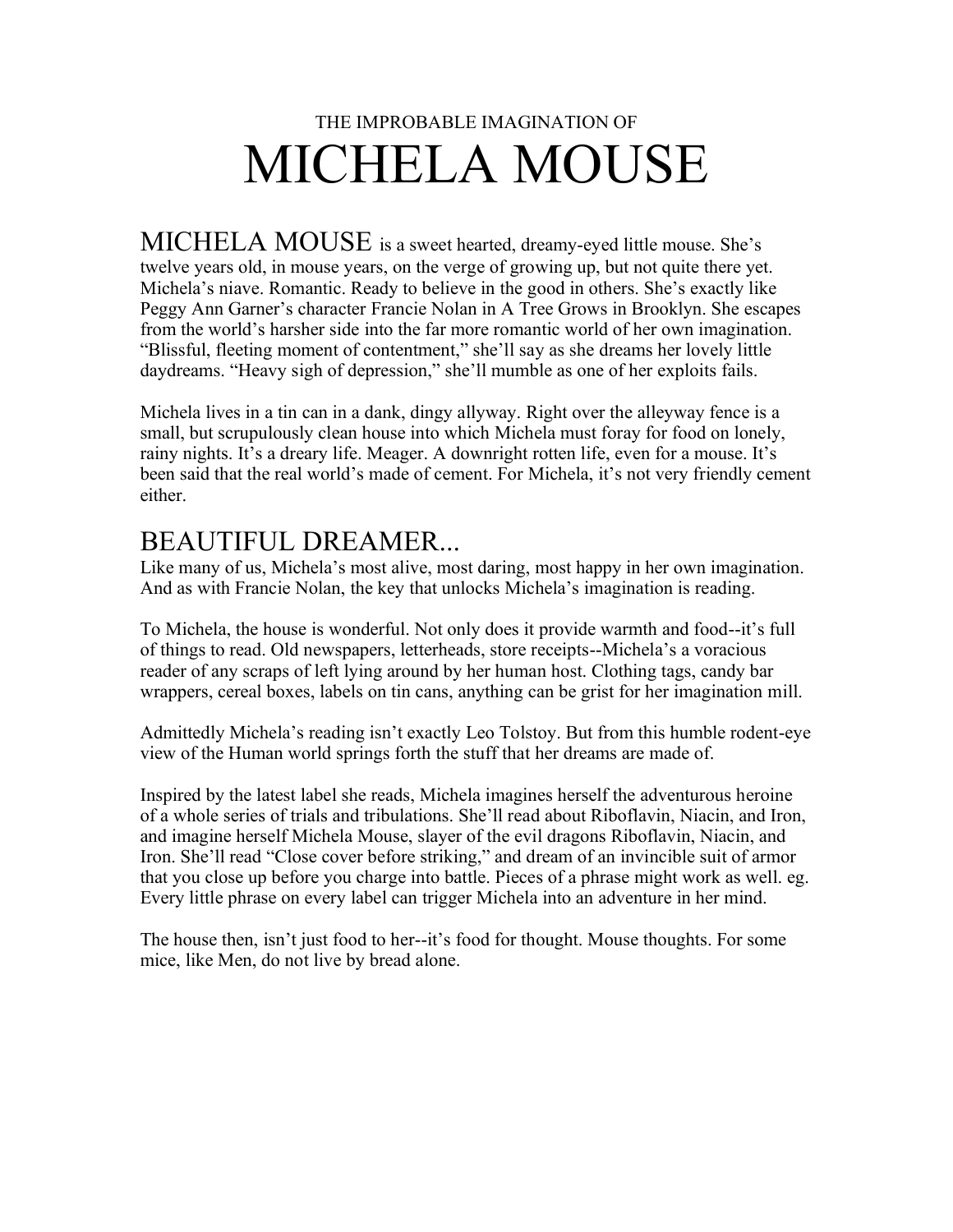Michela's little fantasies always have a dark side to them. There might be a horrible monster that eventually becomes a vacuum cleaner. Or the human lady who owns the house might go at Michela with a rolled up newspaper. Michela might get caught in a good old fashioned, hard to ignore mousetrap. Her fantasies start with words... but they always end with the real, black and white world intruding back into her life. Her most important real life intrusion is...

#### WHISKAS

Every Don Quixote has his windmill. For Michela, that windmill is Whiskas, a befuddled, mangy cat who earns his keep keeping mice out of the house. Or one mouse, rather, since the house is so clean there's no food to be had. Michela's the only mouse for miles hopeful enough to stick around.

Whiskas is an old cat. A crotchety cat. Cynical, tired of his meaningless life--sort of a feline Walter Matthau with whiskers. He's too jaded to understand Michela's fantasies. He's tired of this cat and mouse racket. He sees no purpose to life. He just lives it, tomorrow after tommorrow after tommorrow. He keeps Michela around to keep himself employed. "Kid...I dunno why you bother with this fantasy thing... Life is simple... I catch you. I earn my keep. I let you go so I can catch you again tomorrow. It's work. Why make it so complicated?"

#### THE CHASE IS ON

Michela has a deal with Whiskas. He gives her things to read. In exchange, Michela lets Whiskas chase her in front of the human lady who owns him. This is his job; catching those filthy rotten mice infesting her nice clean house.

"Come on, kid," Whiskas will say. "The human's home. We gotta do the chase thing."

Michela holds out her hands. "We need the story first, Whiskas."

Whiskas will give her whatever's handy. He'll tear the label off a cashmere sweater or a tag off a nearby peice of furniture--acts which usually get him in tons of trouble at the story's end.

"Cold wash separately. This is a wonderful one," Michela says, enthused.

"Yeah, yeah. Make with the chase thing, kid."

Like Don Quixote, Michela imagines Whiskas as the foil of all her adventures. One day he's a catdragon to slay. Another day he's great white catwhale Moby Whiskas. He's the soul of her adventures as the writing he brings her is the inspiration.

Whiskas of course never bothered to learn to read, indeed never bothers to think of anything past tomorrow's cat chow, so he certainly doesn't hold truck with Michela's silly little rodent dreams. He puts up with her to please the Human, and keep himself employed.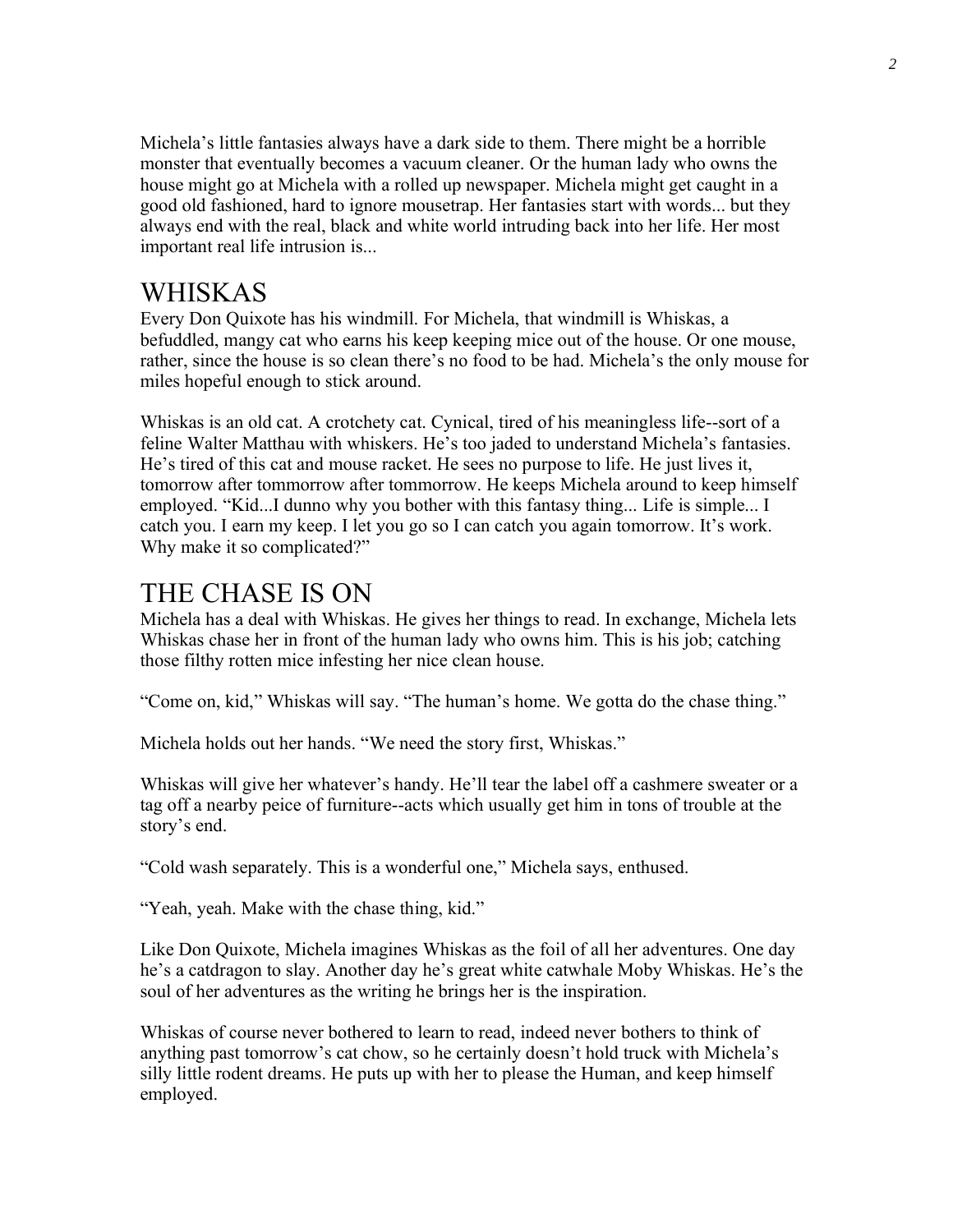## MICHELA'S MIND'S EYE

But the chase never goes short and sweet as Whiskas plans. That's because Michela's imagination takes over. We see the chase from her mind's eye. Cold wash separately would suggest a whole fantasy, which she narrates, authorlike, as she acts out her spellbinding adventures:

"Prisoner 91426, alias whistle blower Michela Mouse--So feared by her own tyrannical governement she's placed in solitary confinement on false charges, finds herself forced to wash separately from the rest of her fellow prisoners. But her lonliness turns to her advantage as she gnaws a bar of soap into a reasonable facsimile of the warden's ID badge... She flashes her way past the dimwitted guards... but little did she count on the relentless pursuit of Willakers G. Whiskas, Catwarden!"

In the ensuing action, Whiskas may think he's chasing a mouse around the house of a human lady. Little does he know he's pursuing Michela Mouse, heroine of whatever story she's concocted in her little brain.

As she scurries into cupboards and behind portmanteaus, as she dodges flying brooms and slashing catpaws, Michela translates house, lady and cat into the action of her story. The lady's screams become the wail of sirens, a rolled up newspaper turns to a billyclub, the slamming doors turn to prison gates slamming shut. Always Whiskas is confounded by Michela's inventive attempts to elude him--actions that always come out of left field to Whiskas, because he never cares enough to be following along with the story.

Sometimes Whiskas tires of the chase and he'll snatch her up to show to the human lady.

"Whiskas," she'll say, gently slapping his nose, "you're the irrepressible warden Willakers G. Whiskas. You're supposed relentlessly confront me at the Bessamer Furnace Room Number Three of the Bethlehem Steel Company."

#### THE REAL WORLD. REALLY.

In the ensuing confrontation at the Bessamer Furnace Room Number Three of the Bethlehem Steel Company, Whiskas and Michela would end up preventing the Old Lady's chicken noodle soup from boiling over, saving her from an embarrassing moment with the Lady's Home Social Club. Michela's fantasies always end up with Whiskas appearing to prevent some household disaster, in addition to catching a mouse. All this gets him in good with the old lady.

When Whiskas finally catches Michela, he earns some cat chow, or a fish dinner. This food he grudgingly shares with his little mouse accomplice.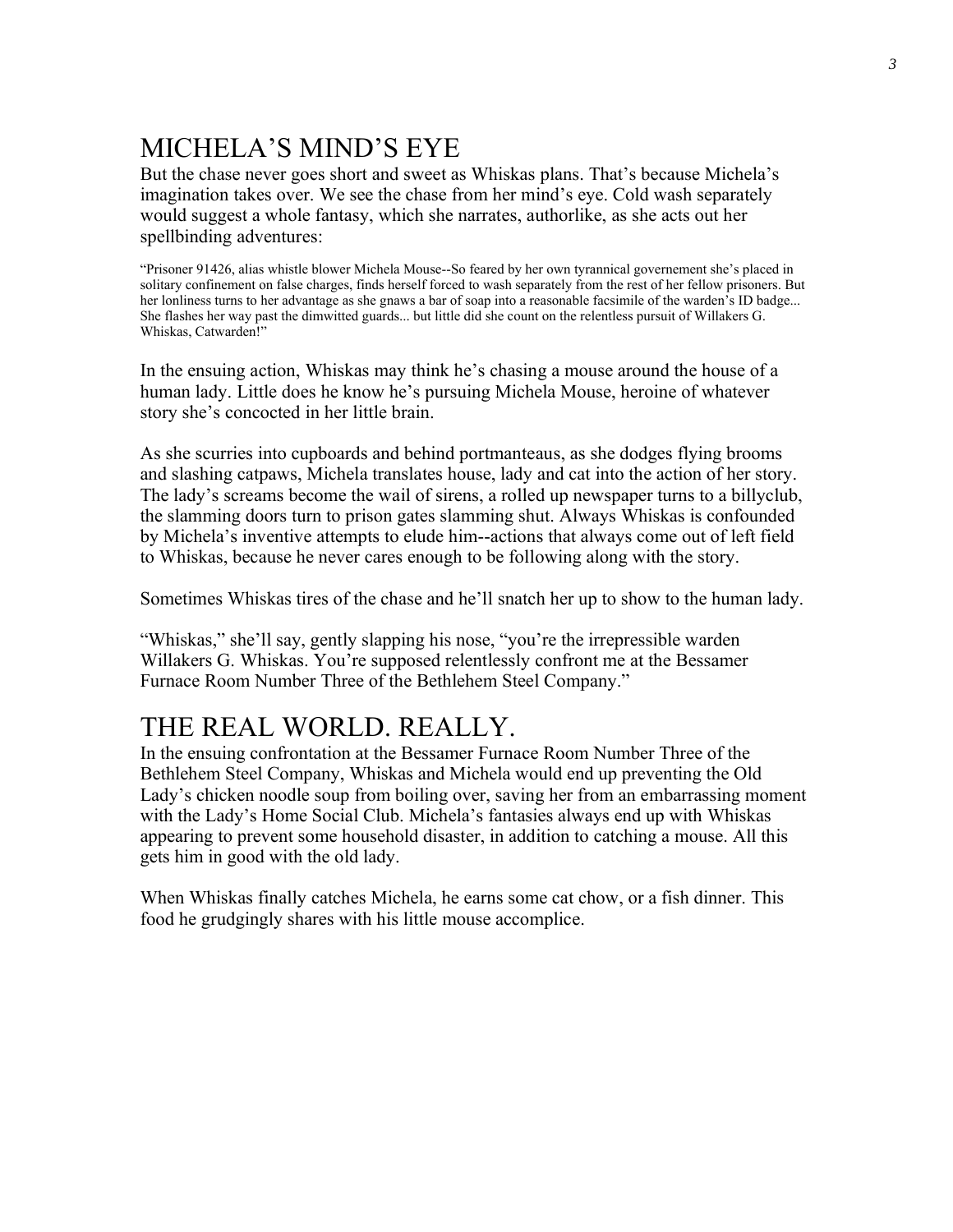#### GOTTA GET A MEAL TICKET

Whiskas isn't sure how he feels about his pesky little mouse. But he knows one thing--no mice, no mouser! So while he might often make a show out of chasing Michela, he wouldn't dare let her come to harm. Michela is his meal ticket, after all. Every time he does save her from final destruction, Michela gives him a disarming kiss.

"Whiskas," she needles him, "you do care." To which Whiskas will generally grumble a sour denial.

#### "OL' WHAT'S HER NAME? THE HUMAN LADY."

Whiskas's owner is a fastidious, cantankerous, mah-jong playing old lady who we only see from the legs down. He doesn't even know her name. In true cat fashion, Whiskas doesn't really give a damn what she's called, referring to her only as "the human." It would be an unexplainable rush of sentiment if Whiskas went even so far as to call her "the old lady."

#### CLEANLINESS IS NEXT TO... ODDLINESS

The old lady who owns Whiskas is clean. Obsessively clean. She's always inviting lady friends over for tea or mah-jong, society meetings or gossip. And she would die, just die, if any of her snooty friends noticed a speck of dust, a spot of water, or a picture a little crooked. She's obssessive. White gloves, antiseptic spray, she's kookily fastidious about her house and her house's appearance.

And the thought of vermin! An ant or a cockroach would send the old lady to the pearly gates in utter disgrace! Rats of course are the worst of all. The old lady hates rats. They're filthy, plague ridden, flea-carrying, garbage nibbling beast-infested beasts. Possums are nothing more than giant rats. And mice are nothing more than mini rats before they grow up to be possums. This even goes for Michela, who's always neat and clean as a whistle. As far as the human lady's concerned, she's a rat, and that's that.

Cats on the other hand are nice. Clean. My goodness, aren't they always cleaning themselves? Of course the old lady never notices that Whiskas doesn't quite share this trait with his fellow cats. He's a bit too lazy and careless to bother how he looks. But she knows cats are clean. Ipso Facto, Whiskas is clean too, by definintion.

#### NO LOVE'S LOST

But that doesn't mean Whiskas gets a free ride. His life is something more like a raw deal: whenever the Human comes home, she growls at Whiskas: "Ooo! Those filthy little rats! Crawling, crawling all over my nice clean house. Earn your keep, Whiskas! Catch it, or it's the cat pound for you!" She's not kidding either. She knows mice are all over her house, and Whiskas better damned well catch them.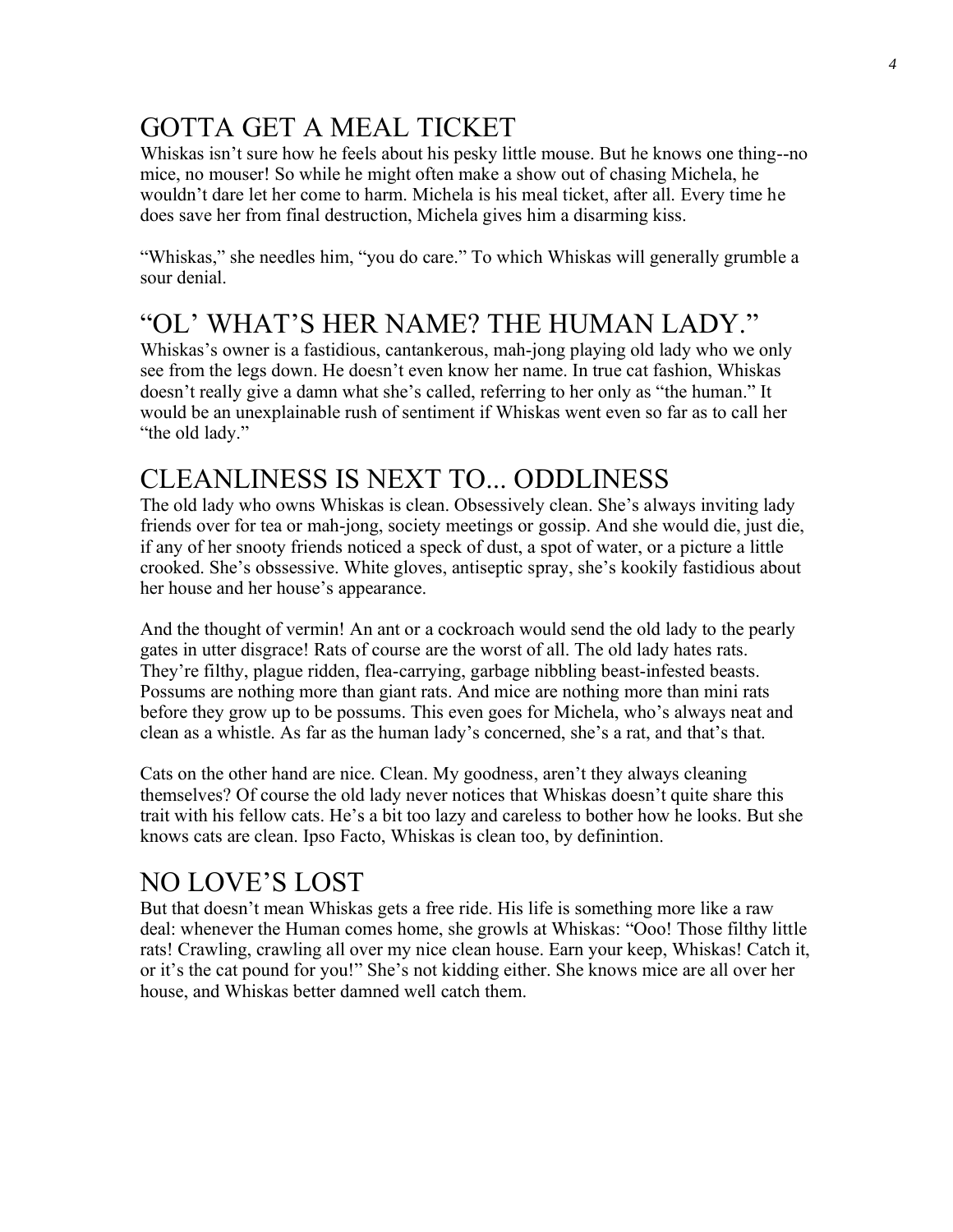#### HONESTY IS THE WORST POLICY

Michela is honest. Naive. She would never think of deceiving anyone, not even the old lady who owns Whiskas. She doesn't really understand the way Whiskas uses her in his scam to make himself seem necessary to house. If she knew the truth she'd probably up and go somewhere else--somewhere she could do some good.

Whiskas knows Michela is too honest for his own good. So he deceives her. He calls their little cat and mouse chase "putting on The Story."

"Come on, kid," he'll say. "We gotta put on The Story for the human." At the end of such performances, Michela might innocently ask Whiskas whether the human liked the show or not.

Michela and Whiskas settle down to the plate of fish the old lady has given him.

MICHELA Did she like The Story, Whiskas?

Whiskas lovingly smells the fish.

WHISKAS

Sure. Sure she did.

MICHELA

(swooning) I think it was our best yet.

WHISKAS

She did too, kid.

MICHELA

Really?

WHISKAS

Sure, sure. Best story ever. Excitin' she said. Somethin' like that.

#### MICHELA

The molten metal, the showers of sparks symbolizing the battle for freedom...

As Michela talks, she whips herself into a frenzy. The lighting turns red like the ruddy blow of Bessamer Furnace Room Number Three of the Bethlehem Steel Company as if the fantasy were beginning all over again.

#### MICHELA (CONT)

...the clang of the steel girders, the roar of railcars, the clashing of irresistable will of Freedom against immoveable force of Tyranny--did she feel like that, Whiskas?

WHISKAS

Shuddap an' eat, will ya?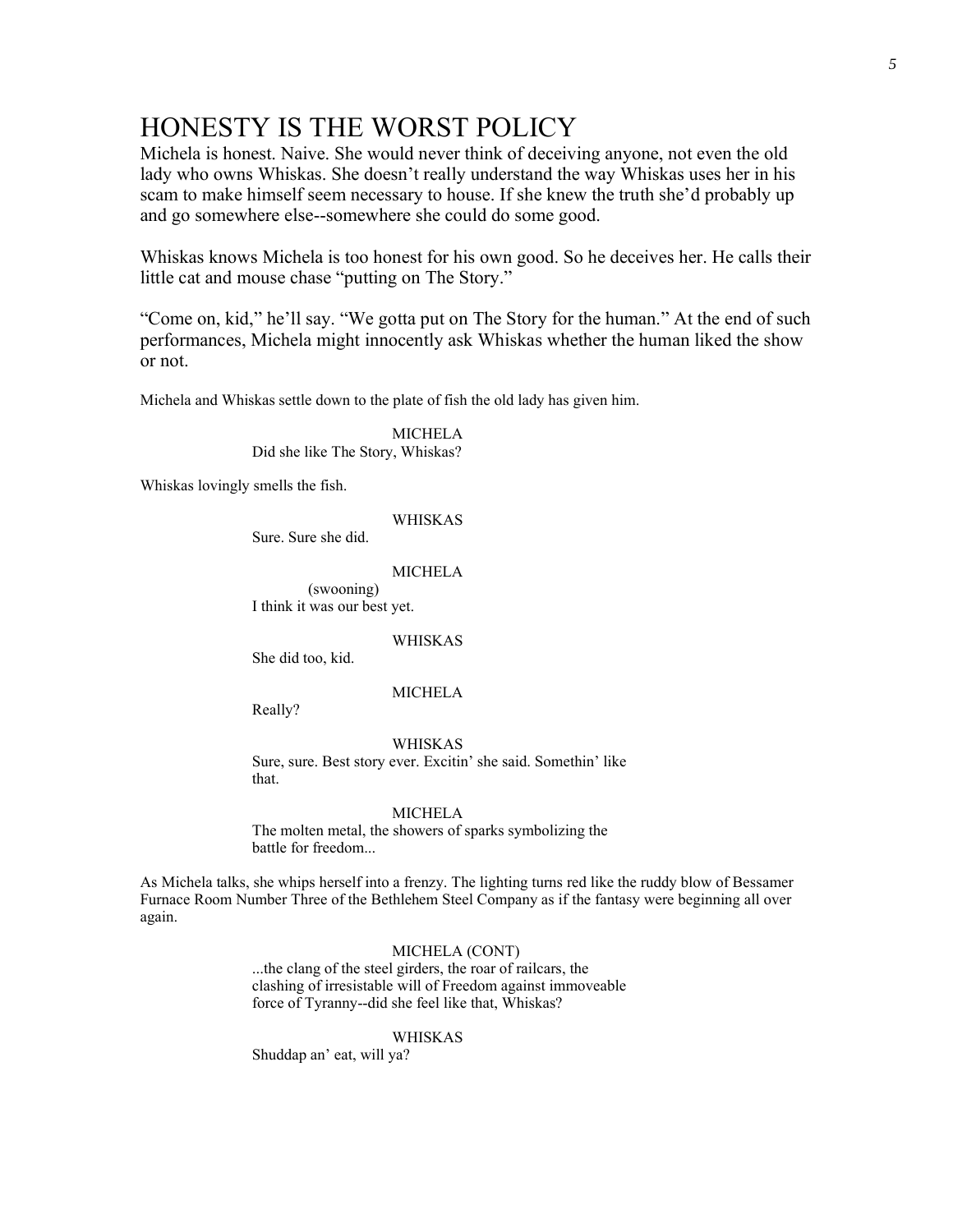Whiskas never admits how much spice Michela adds to his life. And she never realizes the pipe dream that she's living.

#### THE WORLD IS BLACK AND WHITE

As in The Wizard of Oz, Michela's real world is black and white. Michela enters her dreams, the cartoons turn to a splash of color! As in The Wizard of Oz, as Michela reenters reality, all turns back to black and white.

#### THE RAY OF HOPE

At the end of every adventure, Michela takes some little memory of color with her that she keeps in her little scrapbook of memories. Yes, her world is gray. But inside her scrapbook is the same spalsh of color she carries in her dreams. This then is the larger quest Michela has--the memories she carries with her, occassionally to share with other mice.. and make their lives just a little more colorful.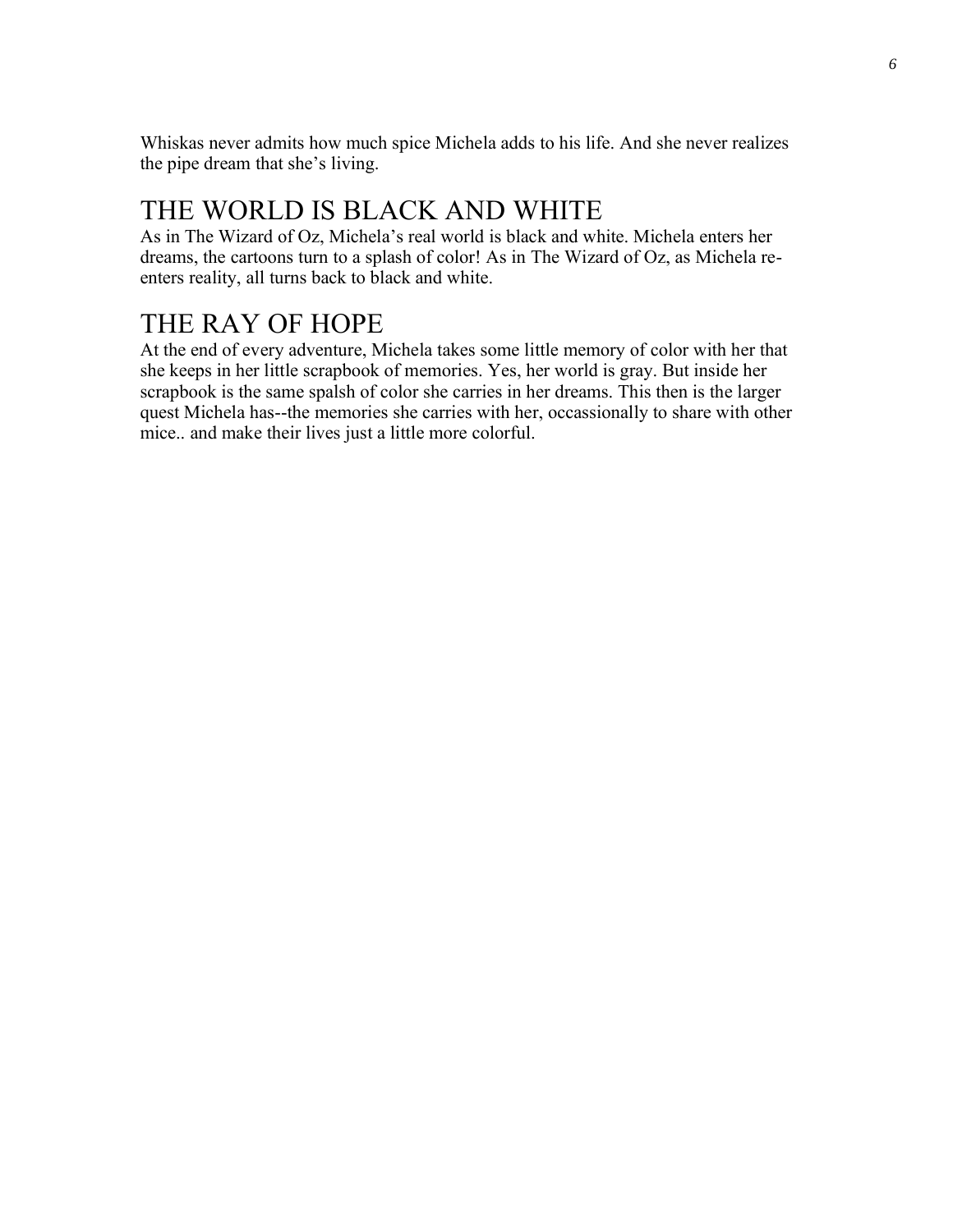# MOUSE TALES

# EVERYTHING MUST GO-- ONE DAY ONLY!

--one day till the end of the world, that is! And Michela Mouse is the Cassandra-like prophet trying to spur the evacuation--hard to do in the face of the "Chicken Little" cynicism of the other alley-mice. But when a real, live exterminator comes to spray the home, Michela's fears become all too real.

#### RENTALS DUE BACK BEFORE MIDNIGHT

Especially if you're a Cinderella-looking mouse named Michela, and you're going to the ball in a gown rented from your FairyGodcat, Whiskas.

#### BEST EATEN BEFORE DATE SEpT 95

On the prowl for some crumbs, Michela finds a entire box of stale animal crackers in the trash. She imagines herself with these animals, caged and doomed to be eaten by the promised date of SEpT 95. They're resigned to their fate till they're led to freedom by Michela Mouse, Animal Rights Activist.

or...

#### USE ON OR BEFORE DATE

Finding this inscription on an old sardine tin, Michela goes on the date of her dreams armed an aphrodesiac scent given to her by those fateful mouse witches, Chit and Chat. Her dream dream date turns out to be none other than Whiskas, who's rather non-plussed to find out he dating a mouse. When nothing goes right, Michela resorts to her magic charm oil. But reality intrudes on Michela's little fantasy as she discovers that Whiskas, enticed by her sardine smell, is more interested in a mouse meal than in her girlish charms.

#### HARMFUL OR FATAL IF SWALLOWED

...Especially if you're swallowed by a big, Whiskas-looking Catwhale! But that's exactly what happens to Ahab Michela, as she pursues the elusive white catwhale across the bounding main of the house's flooded basement. Michela unpluggs the stormdrain at the climax of her pursuit, catching Moby-Whiskas and fixing the Old Lady's plumbing problem as well.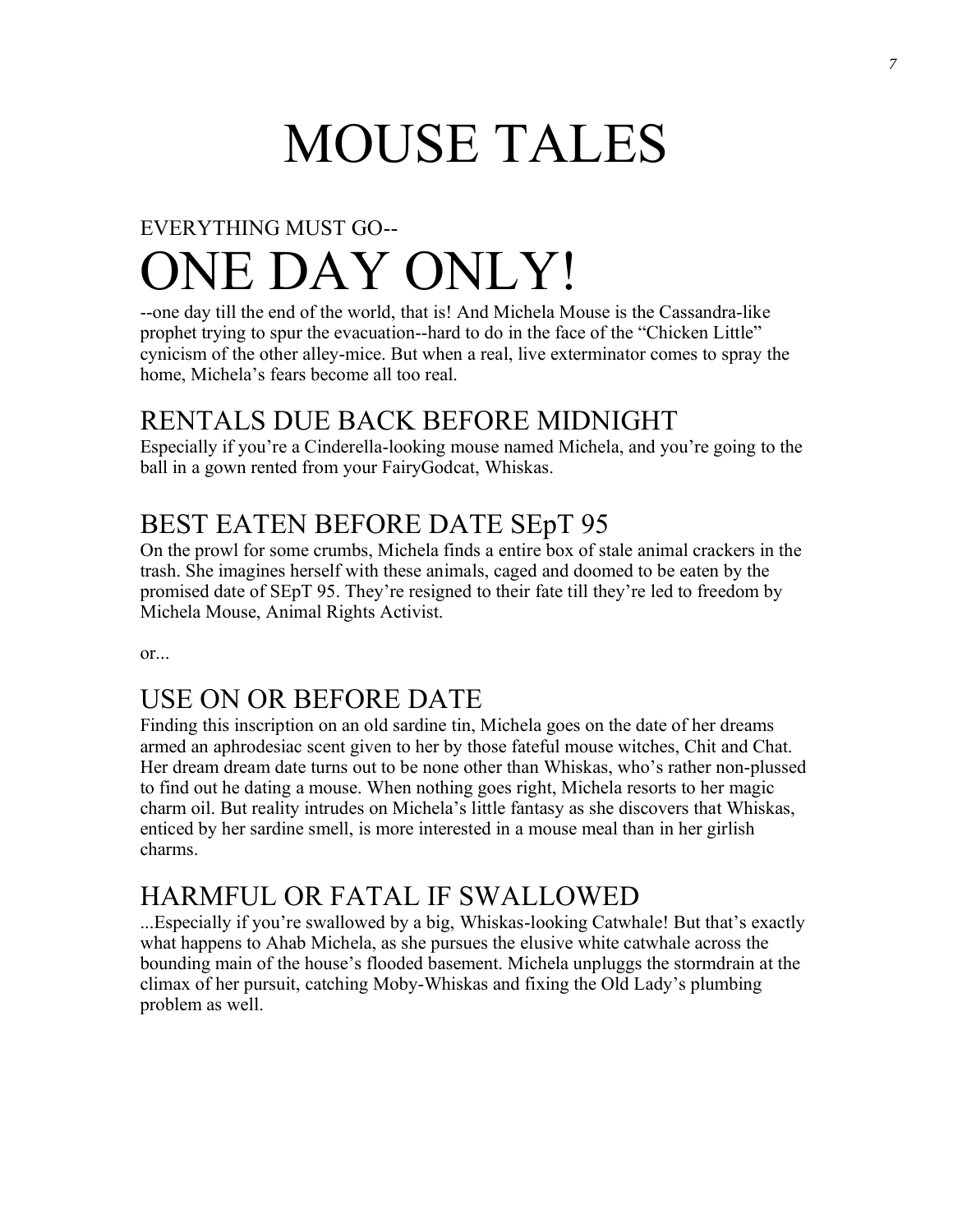#### MONSTER SALE!

They're real live Monsters, all of them looking like Whiskas, for sale at an auction. Horror of horrors, the beasts get loose! Good thing Michela is there as monster tamer extraordinaire.

#### PULL RING TO RELEASE

When Michela finds a discharged fire exinguisher in the trash, she imagines the pull ring to confine an evil Cloud Monster collected from a far off alien world, manifested by none other than Whiskas. Good thing for us, we have Michela the stalwart Space explorer on our side.

#### ACTIVE INGREDIANTS

Michela imagines that the active ingrediants in a bottle of shampoo become active indeed. They escape and threaten to stand the world's hair on end. And they would too, were it not for the heroic efforts of Michela Mouse, Chemical Engineer.

#### DO NOT OPEN OR SHOCK MAY RESULT

Especially when you're opening the front door to a Haunted House! But that's a job for Michela, ghost debunker par excellance. She'll deal with that haunted house, even if it means evicting the resident spectre, Whiskas.

#### IMPACT RESISTANT-WATERPROOF

Underwater adventure as Michela imagines a watch into a diving bell. There's high adventure, deep down in the ocean--but in the dark fathoms of Michela's imagination lies something ominous--Whiskas, the mighty and mysterious catfish.

#### PROUD SPONSOR OF THE OLYMPIC GAMES

...and Michela's a proud as punch decatholon competitor. Trouble is she's going for the gold against the redoubtable Whiskas.

## TEAR ACROSS DOTTED LINE--

--before Michela Mouse, Highway Patrolmouse stops you! But she'll have her lawabiding paws full as she tangles with a feline road-warriorlike Whiskas.

#### CAUTION: FLAMMABLE!

Michela's the world's first astromouse, ready to rocket to Mars on her hairspray rocketship. Let's hope she can thwart the sabotage attempts of Whiskas, the evil archspy from spacerace rival Catsylvania.

#### YOU WILL MEET A TALL, DARK, HANDSOME STRANGER...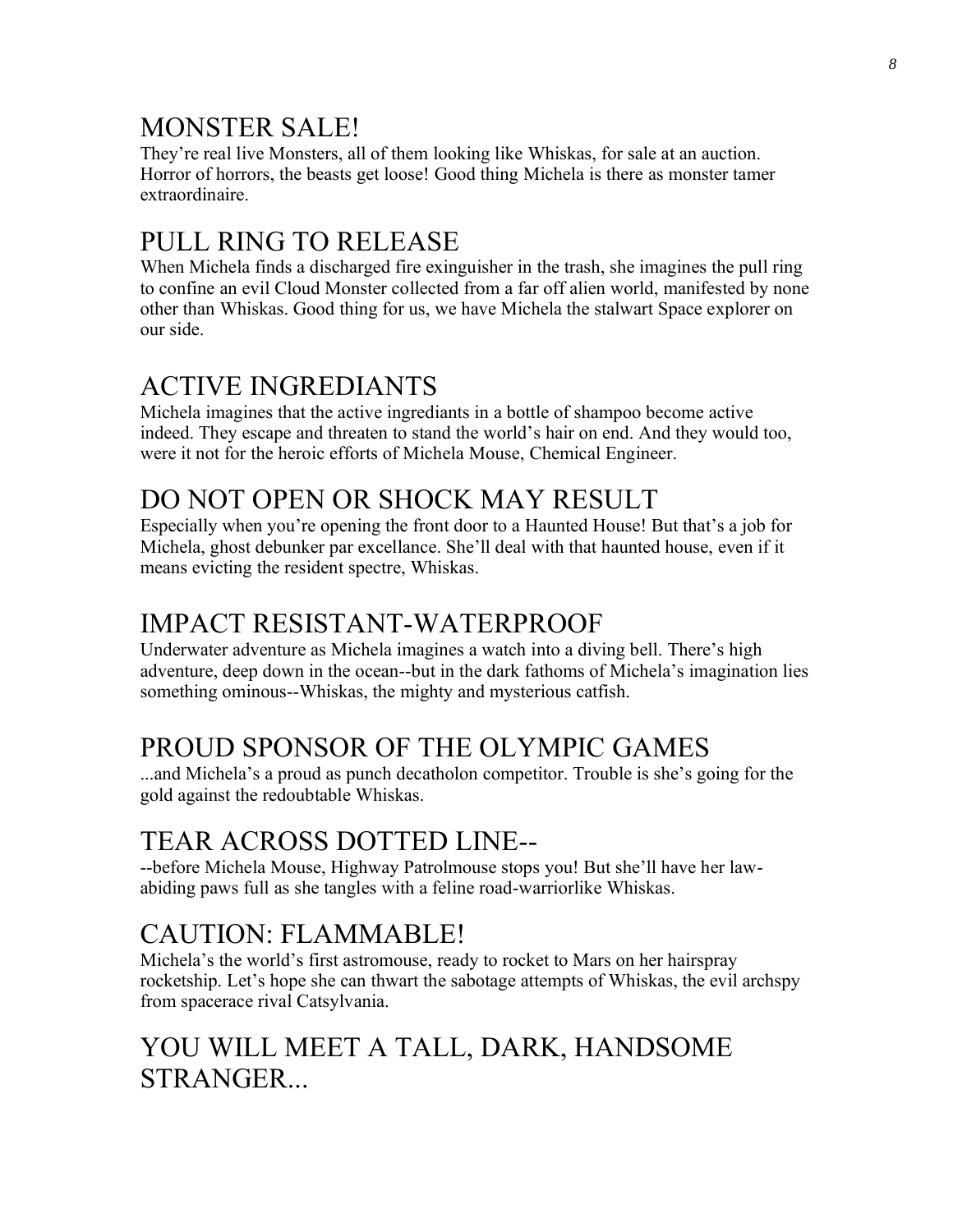...says a fortune cookie fortune. And Michela's ready and waiting for that tall, dark, handsome stranger, reluctantly played by Whiskas.

#### FREE INSIDE THIS BOX

That's what a friendly looking alien cat named Whiskas offers Michela and her family; perfect freedom if they'll step right inside the package.

#### KEEP OUT OF REACH OF CHILDREN

Especially if you're a squeezable little mouse named Michela, and you're the new pet of an overly hands-on child.

#### STORE AWAY FROM HEAT OR CONTENTS MAY EXPLODE

Especially when you're hauling dynamite like Michela Mouse, gold prspecting engineer. Let's hope she strikes a vein before she's blown up by her precious metals prospecting archrival, Whiskas.

#### MAKES FOUR SERVINGS

What four wishes would you ask your friendly neighborhood genie? That's the question Michela tries to answer as she runs afoul of a Monkey's Paw style jinn who looks suspiciously like Whiskas.

#### COLD WASH SEPARATELY

As explained, Michela imagines herself a unjustly made a prisoner in solitary confinment, with Whiskas as her Javert-like Catwarden.

#### ACCEPTED BY THE AMERICAN DENTAL ASSOCIATION...

...but not by his patients! Michela shows us the terrors of a kid's view of a trip to the dentist, especially when the dentist is a mad mean cat named Whiskas!

#### NOTICE TO APPEAR

And appear, and appear and appear! Magic abounds as Michela finds herself on the receiving end of an endless wish list as she plays tooth fairy to an ever hungry tooth dangling Whiskas.

#### SETTLING MAY OCCUR DURING SHIPPING

Especially if you're on a wagon master Michela, trying to settle your family before you're overwhelmed by the maurauding outlaw, Whiskas.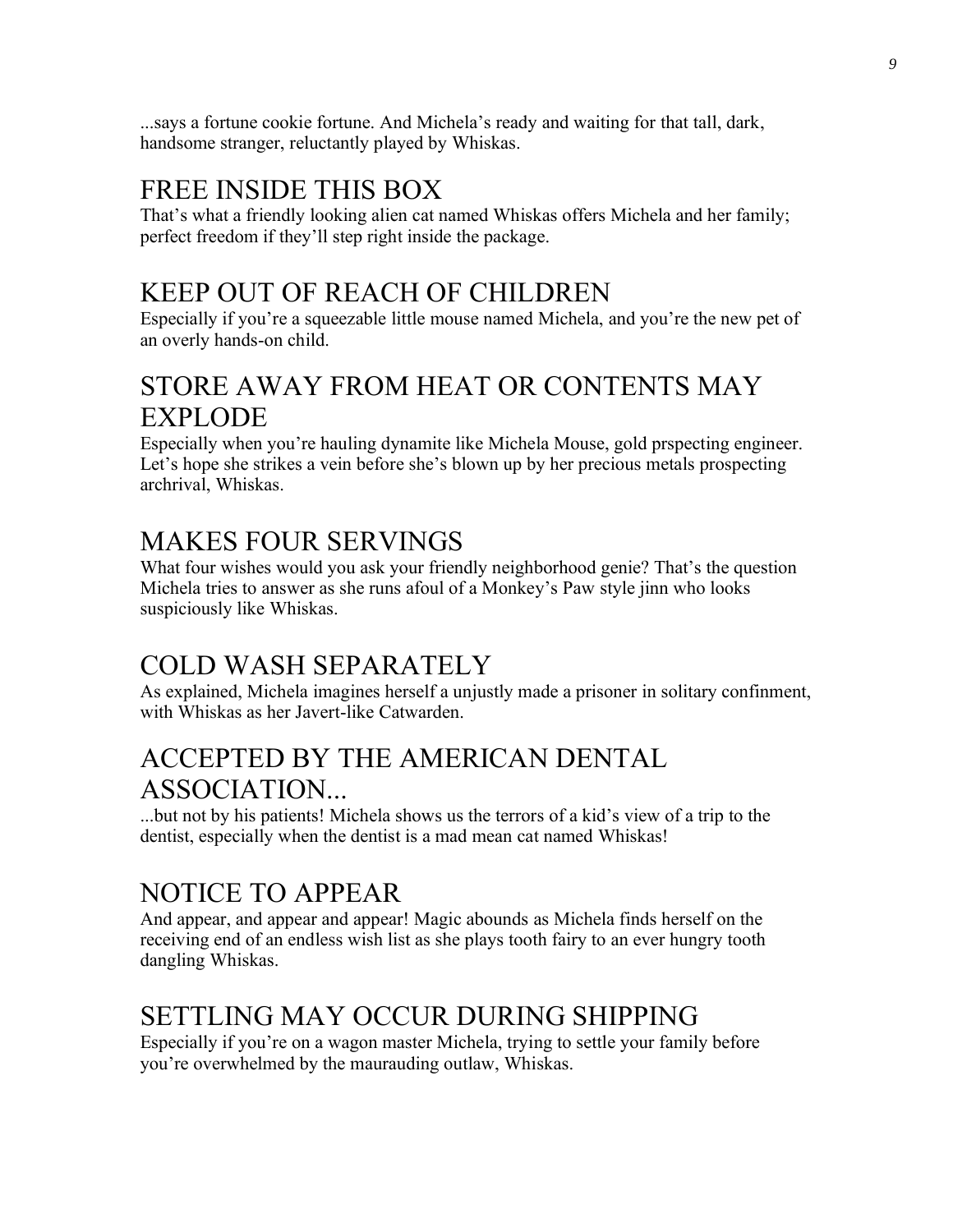#### SEAL OF APPROVAL

Doing something right can be impossible, when you have to answer to a sour, Whiskaslooking seal who's been given the power to approve or disapprove of everything Michela does.

#### INSPECTED BY 17

Seventeen mice are after Whiskas...